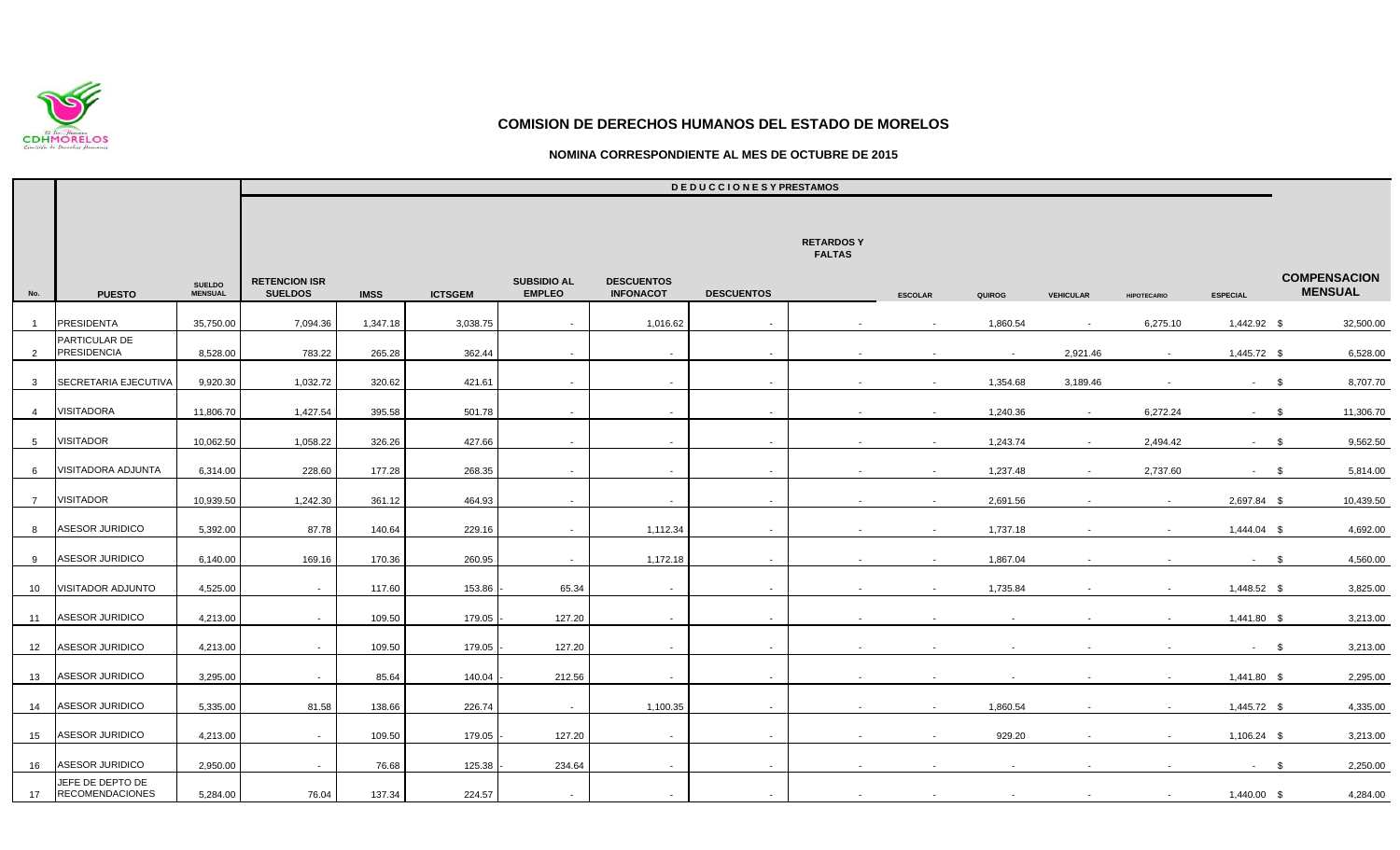

## **NOMINA CORRESPONDIENTE AL MES DE OCTUBRE DE 2015**

|     |                                        |                                 | <b>DEDUCCIONESYPRESTAMOS</b>           |             |                |                                     |                                       |                   |                                   |                |                |                  |                    |                 |                                       |
|-----|----------------------------------------|---------------------------------|----------------------------------------|-------------|----------------|-------------------------------------|---------------------------------------|-------------------|-----------------------------------|----------------|----------------|------------------|--------------------|-----------------|---------------------------------------|
|     |                                        |                                 |                                        |             |                |                                     |                                       |                   | <b>RETARDOSY</b><br><b>FALTAS</b> |                |                |                  |                    |                 |                                       |
| No. | <b>PUESTO</b>                          | <b>SUELDO</b><br><b>MENSUAL</b> | <b>RETENCION ISR</b><br><b>SUELDOS</b> | <b>IMSS</b> | <b>ICTSGEM</b> | <b>SUBSIDIO AL</b><br><b>EMPLEO</b> | <b>DESCUENTOS</b><br><b>INFONACOT</b> | <b>DESCUENTOS</b> |                                   | <b>ESCOLAR</b> | QUIROG         | <b>VEHICULAR</b> | <b>HIPOTECARIO</b> | <b>ESPECIAL</b> | <b>COMPENSACION</b><br><b>MENSUAL</b> |
| 18  | SUBDIRECTORA DE R.H                    | 10,235.00                       | 1,091.82                               | 333.12      | 434.99         | $\sim$                              | 1,723.04                              | $\sim$            |                                   |                | 1,860.54       | 2,191.10         |                    | 1,445.16 \$     | 4,821.00                              |
| 19  | <b>DIRECTOR DE</b><br>ADMINISTRACION   | 12,730.00                       | 1,624.74                               | 432.28      | 541.03         | $\sim$                              | 2,417.13                              | $\sim$            |                                   | $\sim$         | 1,300.86       |                  |                    | 1,441.24 \$     | 11,730.00                             |
| 20  | JEFE DE DEPTO DE<br>CONTABILIDAD       | 6,100.00                        | 164.82                                 | 168.78      | 259.25         | $\sim$                              | 1,052.10                              | $\sim$            |                                   | $\sim$         | 682.20         | 3,704.44         |                    | $-$ \$          | 5,100.00                              |
| 21  | NOTIFICADOR                            | 4,580.00                        | $\sim$                                 | 121.72      | 194.66         | 59.36                               | $\sim$                                | $\sim$            |                                   | $\sim$         | $\blacksquare$ | 3,345.32         |                    | $-$ \$          | 4,080.00                              |
| 22  | AUXILIAR<br>ADMINISTRATIVO             | 4,750.00                        | $\sim$                                 | 126.62      | 201.88         | 12.06                               | 591.04                                |                   |                                   | $\sim$         | 682.20         |                  |                    | $\sim$          | 3,492.00<br>- \$                      |
| 23  | OFICIAL DE PARTES                      | 3,913.00                        | $\sim$                                 | 104.26      | 166.30         | 149.00                              | 662.82                                | $\sim$            |                                   | $\sim$         | 1,239.88       |                  |                    | 1,446.84 \$     | 3,213.00                              |
| 24  | <b>COMUNICACIÓN SOCIAL</b>             | 3,913.00                        | $\sim$                                 | 104.24      | 166.30         | 149.00                              | 662.82                                | $\sim$            |                                   | $\sim$         | 808.74         |                  |                    | 1,449.08 \$     | 3,213.00                              |
| 25  | <b>AUXILIAR</b><br>ADMINISTRATIVO      | 3,295.00                        | $\sim$                                 | 85.64       | 140.04         | 212.56                              | 346.00                                | $\sim$            |                                   | $\sim$         | 435.14         |                  |                    | 1,444.72 \$     | 2,295.00                              |
| 26  | AUXILIAR<br><b>ADMINISTRATIVO</b>      | 3,295.00                        | $\sim$                                 | 87.82       | 140.04         | 212.56                              | 473.46                                | $\sim$            |                                   | $\sim$         | 1,177.88       |                  |                    | 1,441.80 \$     | 2,295.00                              |
| 27  | SUBDIRECTORA DE<br><b>CAPACITACION</b> | 8,120.00                        | 717.38                                 | 249.06      | 345.10         | $\sim$                              | $\sim$                                | $\sim$            |                                   | $\sim$         | 1,010.50       | 2,975.26         |                    | 1,446.84 \$     | 6,120.00                              |
| 28  | <b>CAPACITADOR</b>                     | 4,723.00                        | $\sim$                                 | 122.76      | 200.73         | 15.00                               | $\sim$                                | $\sim$            |                                   | $\sim$         | 1,301.38       |                  |                    | $1,440.12$ \$   | 3,723.00                              |
| 29  | CAPACITADOR                            | 4,723.00                        | $\sim$                                 | 122.76      | 200.72         | 15.00                               | $\sim$                                | $\sim$            |                                   | $\sim$         | 1,610.60       |                  | $\blacksquare$     | 1,445.72 \$     | 3,723.00                              |
| 30  | <b>CAPACITADOR</b>                     | 4,213.00                        | $\sim$                                 | 109.50      | 179.06         | 127.20                              |                                       |                   |                                   |                | 1,548.66       |                  |                    | 1,447.96 \$     | 3,213.00                              |
| 31  | <b>CAPACITADOR</b>                     | 3,700.00                        | $\sim$                                 | 96.16       | 157.26         | 162.64                              | $\sim$                                | $\sim$            |                                   |                |                |                  |                    | 1,442.36 \$     | 3,000.00                              |
| 32  | <b>CAPACITADOR</b>                     | 2,950.00                        | $\sim$                                 | 76.68       | 125.38         | 234.64                              |                                       |                   |                                   |                |                |                  |                    | 1,447.40 \$     | 2,250.00                              |
| 33  | AUXILIAR<br><b>ADMINISTRATIVO</b>      | 2,950.00                        | $\sim$                                 | 76.68       | 125.38         | 234.64                              | $\sim$                                | $\sim$            |                                   | $\sim$         |                |                  |                    | $-$ \$          | 2,250.00                              |
| 34  | AUXILIAR<br><b>ADMINISTRATIVO</b>      | 4,580.00                        | $\sim$                                 | 119.04      | 194.65         | 59.36                               | $\sim$                                |                   | $\sim$                            | $\sim$         | 1,868.50       | $\sim$           | $\sim$             | 1,442.92 \$     | 4,080.00                              |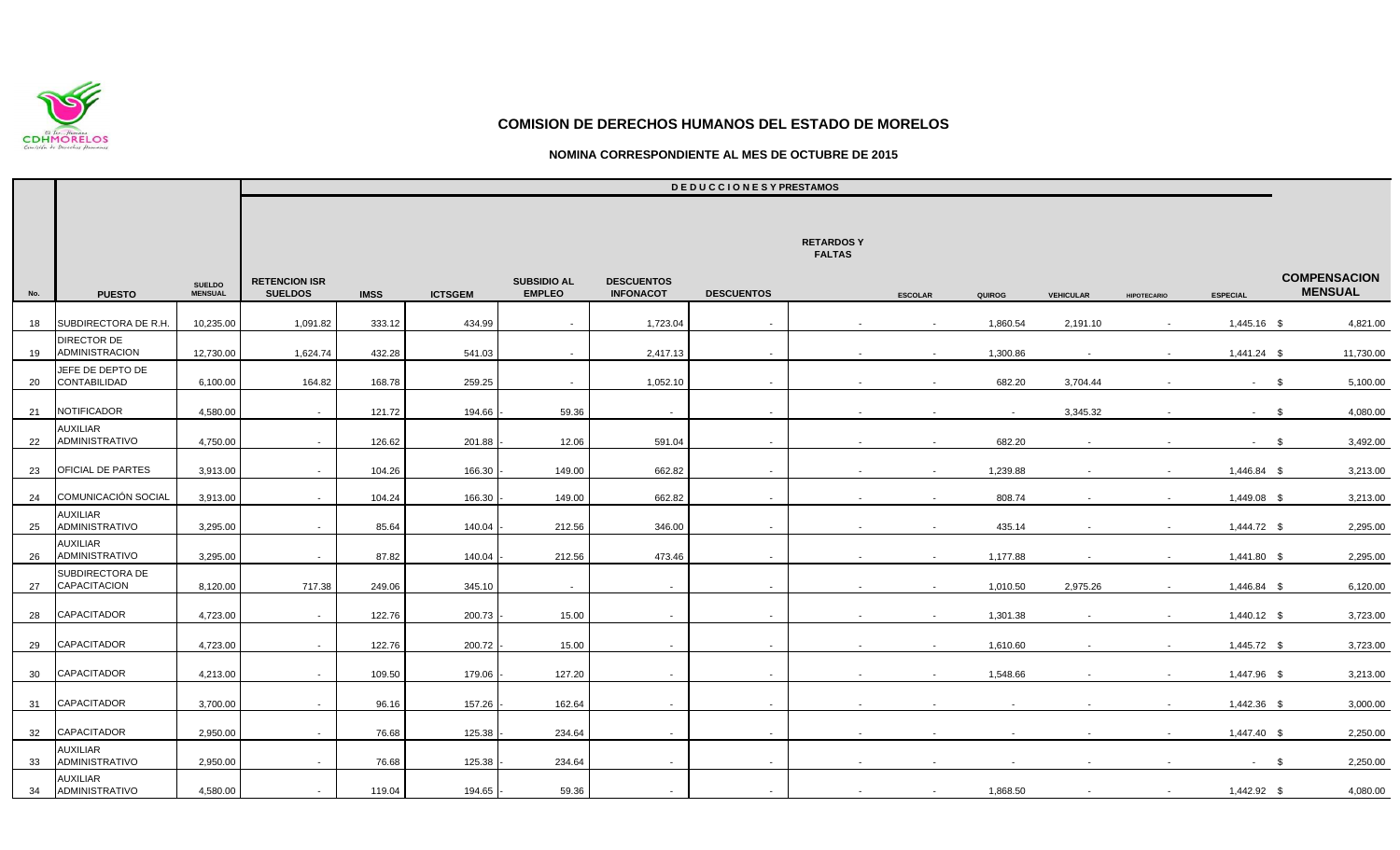

## **NOMINA CORRESPONDIENTE AL MES DE OCTUBRE DE 2015**

|     |                                              |                                 |                                        |             |                |                                     |                                       | <b>DEDUCCIONESY PRESTAMOS</b> |                                   |                |          |                  |                    |                 |                                       |
|-----|----------------------------------------------|---------------------------------|----------------------------------------|-------------|----------------|-------------------------------------|---------------------------------------|-------------------------------|-----------------------------------|----------------|----------|------------------|--------------------|-----------------|---------------------------------------|
|     |                                              |                                 |                                        |             |                |                                     |                                       |                               | <b>RETARDOSY</b><br><b>FALTAS</b> |                |          |                  |                    |                 |                                       |
| No. | <b>PUESTO</b>                                | <b>SUELDO</b><br><b>MENSUAL</b> | <b>RETENCION ISR</b><br><b>SUELDOS</b> | <b>IMSS</b> | <b>ICTSGEM</b> | <b>SUBSIDIO AL</b><br><b>EMPLEO</b> | <b>DESCUENTOS</b><br><b>INFONACOT</b> | <b>DESCUENTOS</b>             |                                   | <b>ESCOLAR</b> | QUIROG   | <b>VEHICULAR</b> | <b>HIPOTECARIO</b> | <b>ESPECIAL</b> | <b>COMPENSACION</b><br><b>MENSUAL</b> |
| 35  | SUBDIRECTOR DE<br><b>INFORMACION PUBLICA</b> | 8,420.30                        | 765.42                                 | 261.00      | 357.86         | $\sim$                              | 1,219.33                              | $\sim$                        |                                   | $\sim$         | 1,735.84 |                  |                    | $1,441.24$ \$   | 7,920.30                              |
| 36  | CAPACITADOR                                  | 4,050.00                        | $\sim$                                 | 105.26      | 172.12         | 140.24                              | $\sim$                                | $\sim$                        |                                   | $\blacksquare$ |          |                  |                    | 1,442.92 \$     | 3,550.00                              |
| 37  | <b>CAPACITADOR</b>                           | 3,295.00                        | $\sim$                                 | 87.82       | 140.04         | 212.56                              | 322.97                                | $\sim$                        |                                   | $\sim$         | 991.90   |                  |                    | 1,442.36 \$     | 1,905.00                              |
| 38  | <b>VISITADOR ADJUNTO</b>                     | 4,509.00                        | $\sim$                                 | 117.20      | 191.63         | 67.08                               | $\sim$                                | $\sim$                        |                                   | $\sim$         | 1,116.32 |                  |                    | $\sim 100$      | 3,937.00<br>- \$                      |
| 39  | <b>ASESOR JURIDICO</b>                       | 4,723.00                        | $\sim$                                 | 122.76      | 200.72         | 15.00                               | $\sim$                                | $\sim$                        |                                   | $\sim$         | 1,057.58 |                  |                    | 937.54 \$       | 3,723.00                              |
| 40  | <b>ASESOR JURIDICO</b>                       | 4,723.00                        | $\sim$                                 | 122.76      | 200.72         | 15.00                               | $\sim$                                | 1,000.00                      |                                   |                | 1,059.22 |                  |                    | $\sim 100$      | 3,723.00<br>- \$                      |
| 41  | <b>AUXILIAR</b><br><b>ADMINISTRATIVO</b>     | 3,965.00                        | $\sim$                                 | 103.06      | 168.51         | 145.68                              | $\sim$                                | $\sim$                        |                                   |                |          |                  |                    | $-$ \$          | 2,961.00                              |
| 42  | <b>INTENDENCIA</b>                           | 2,540.00                        | $\sim$                                 | 66.02       | 107.95         | 260.88                              | $\sim$                                | $\sim$                        |                                   | $\sim$         | 619.70   |                  |                    | $-$ \$          | 2,040.00                              |
| 43  | <b>VISITADORA</b>                            | 8,420.50                        | 765.46                                 | 261.00      | 357.88         | $\sim$                              | $\sim$                                | $\sim$                        |                                   | $\sim$         | 1,243.26 |                  |                    | $\sim 100$      | 7,920.30<br>\$                        |
| 44  | <b>VISITADOR</b>                             | 7,314.00                        | 588.42                                 | 217.02      | 310.85         | $\sim$                              | $\sim$                                | $\sim$                        |                                   |                |          |                  | 4,235.08           | 721.18 \$       | 5,814.00                              |
| 45  | <b>ASESOR JURIDICO</b>                       | 3,550.00                        | $\sim$                                 | 92.26       | 150.88         | 172.24                              | $\sim$                                | $\sim$                        |                                   |                |          |                  |                    | $-$ \$          | 2,550.00                              |
| 46  | <b>ASESOR JURIDICO</b>                       | 3,295.00                        | $\sim$                                 | 85.64       | 140.04         | 212.56                              | $\sim$                                | $\sim$                        | $\sim$                            | $\sim$         | $\sim$   |                  |                    | $-$ \$          | 1,905.00                              |
| 47  | <b>INTENDENCIA</b>                           | 2,540.00                        | $\sim$                                 | 66.20       | 107.95         | 260.88                              | $\sim$                                | $\sim$                        | $\sim$                            | $\sim$         | 620.42   |                  |                    | 1,440.12 \$     | 2,040.00                              |
| 48  | <b>VISITADOR</b>                             | 7,640.00                        | 640.58                                 | 229.98      | 324.70         | $\sim$                              | $\sim$                                | $\sim$                        |                                   | $\sim$         | 1,234.64 | $\sim$           | 3,915.06           | $-$ \$          | 7,140.00                              |
| 49  | <b>ASESOR JURIDICO</b>                       | 4,213.00                        | $\sim$                                 | 109.50      | 179.05         | 127.20                              | $\sim$                                | $\sim$                        |                                   | $\sim$         | 804.68   |                  |                    | $\sim$          | 3,213.00<br>- \$                      |
| 50  | ASESOR JURIDICO                              | 3,250.00                        | $\sim$                                 | 84.46       | 138.13         | 215.44                              | $\sim$                                | $\sim$                        | $\sim$                            |                |          |                  |                    | $-$ \$          | 2,550.00                              |
| 51  | <b>COMUNICACIÓN SOCIAL</b>                   | 3,913.00                        | $\sim$                                 | 104.24      | 166.30         | 149.00                              | $\sim$                                | $\sim$                        |                                   |                |          |                  |                    | $-$ \$          | 3,213.00                              |